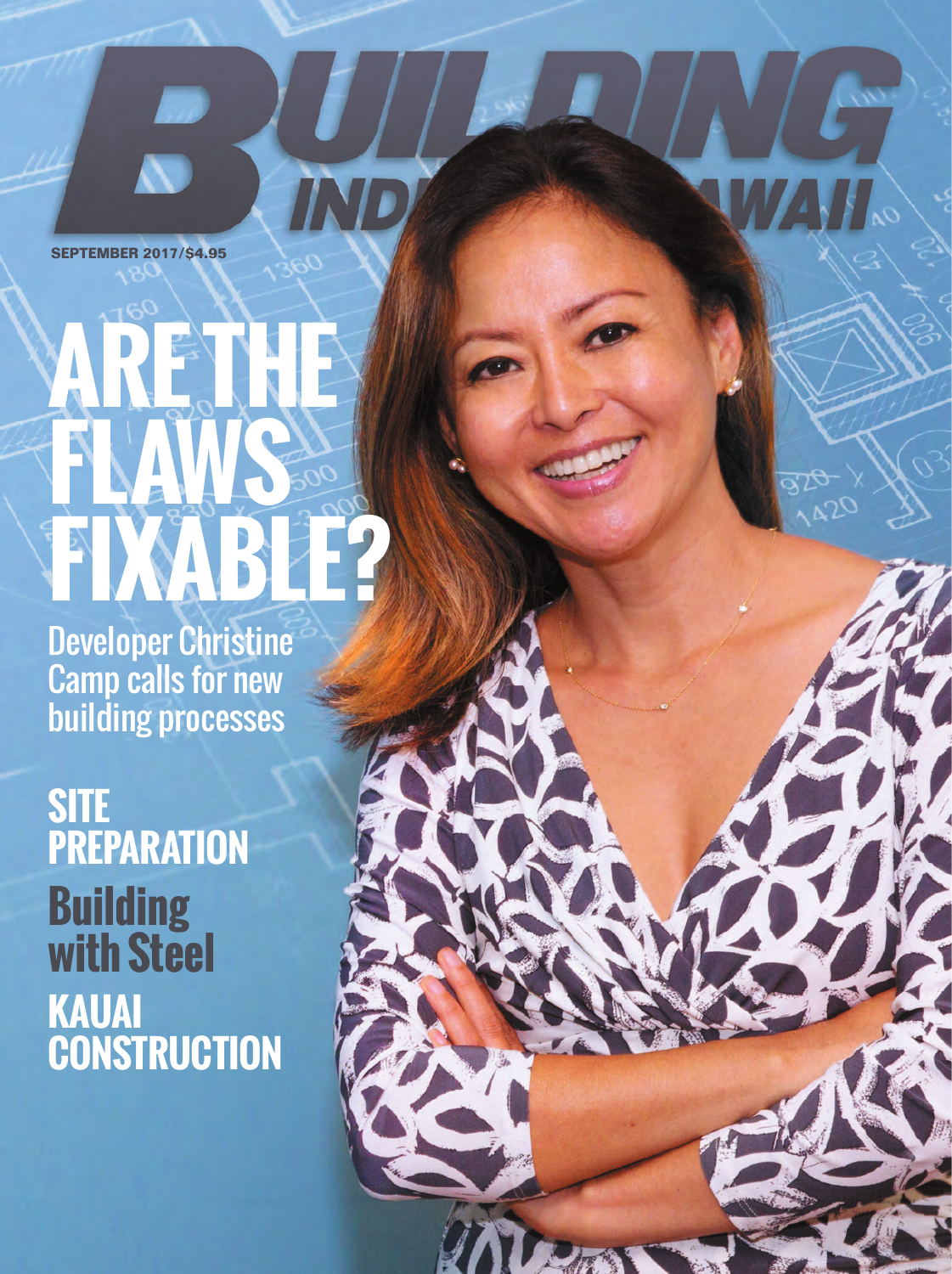## A Developing Situation

Christine Camp of the Avalon Group offers practical suggestions to lower costs before building starts, and discusses her company's current and future projects, the reason for diversifying into building management and lessons from running away at 15

**BY DON CHAPMAN** PHOTOS BY NATHALIE WALKER

**22 | BUILDING INDUSTRY HAW**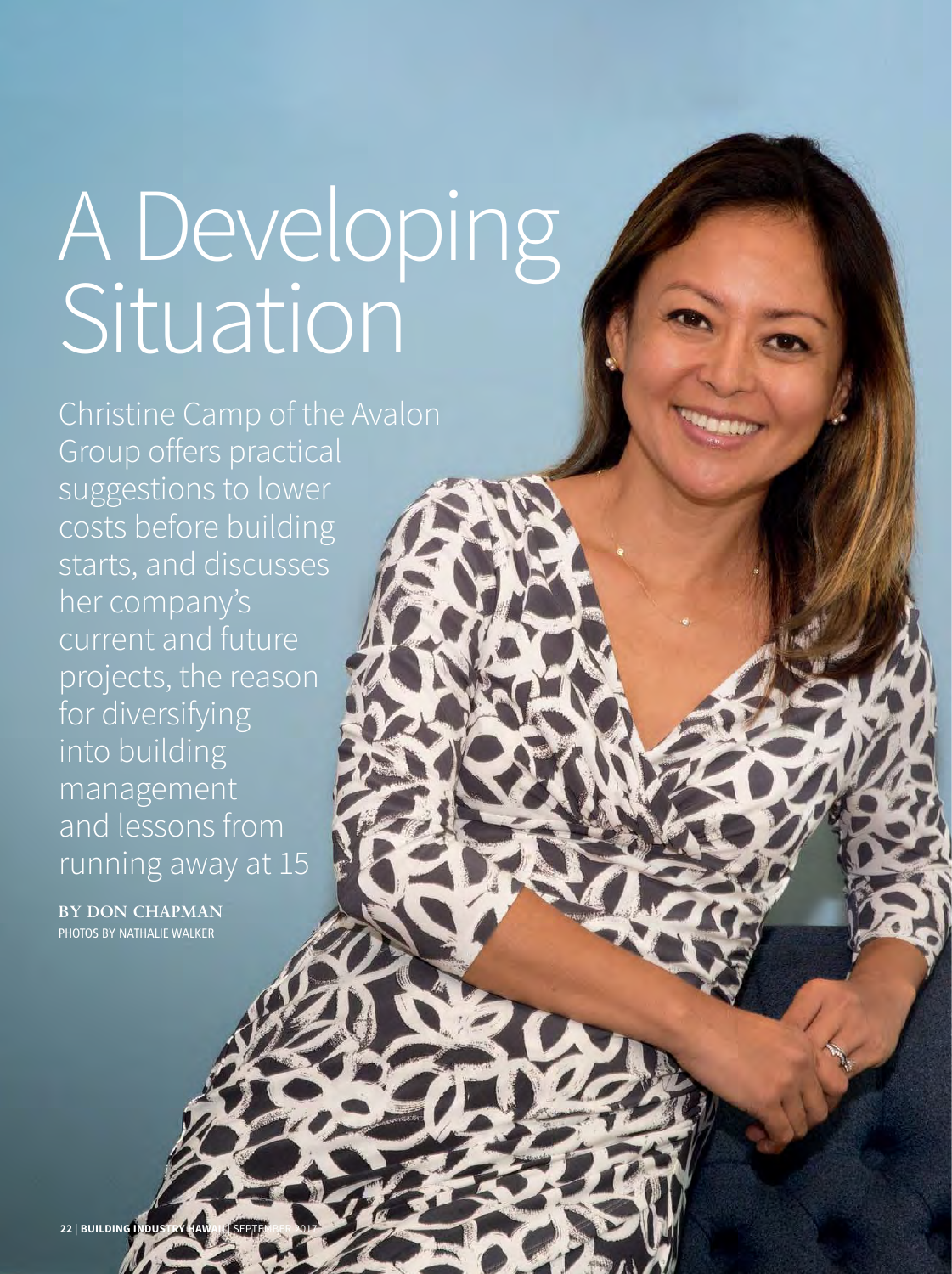**"It's about land use. It's about creating communities, creating places where people can work, where people can live. And then you try to figure out the math, and that's where the creativity comes in. That's where what they call 'moxie' comes in."**

Want to make affordable<br>
housing more affordable to<br>
off the cost of every new unit, whether it's housing more affordable to build? Want to take \$100,000 affordable or market-value?

Christine Camp, president and CEO of the Avalon Group, has a novel idea: Streamline the process before shovel hits dirt.

At 7000 Hawaii Kai Drive, which she's developing with the Korean landowner (who was unsuccessful in four previous tries to develop the property), a unit costs \$580,000, she says, "and of that, \$118,000 is for the process, not the permitting fees, just the process. If we can save \$100,000 a unit just by expediting the process, that's pretty significant."

That's just one practical proposal she made during a wide-ranging interview with *Building Industry Hawaii* at her Queen's Court office downtown.

"Even in an urbanized area," she says, "if you're going to build, expect 24 months just to start, just for permitting, 12 months if you're really lucky. And you're paying property tax on the land, and interest. It's very expensive."

She'd like to see tax waivers for developers as they go through the process, and believes the numbing wait time could be dramatically cut with a sort of one-stop shop.

"Right now we have to make a proposal to the Land Use Commission, another to the City Council, another to the Neighborhood Board, etcetera," she says, adding that each meeting takes time and money for developers. "There should be just one meeting, do it all at one time, it's the same community … but we have to schedule all these meetings. Let's have one and get it over and done."

A recurring theme during our conversation was misperceptions the public and government officials have about developers.

Whether it's a new park or new schools, Camp says, "people say, 'Make the developers pay for it, they make all these millions.' But what they don't see is all the work and sacrifice ... I put up my personal residence,

my savings account, my son's savings account, to make the projects happen. In the first three years I didn't get paid, because I was building the company. I lived very meagerly, because every dollar I made I put back into the company. It wasn't about lifestyle, it was what can I do to have impactful change, what can I do to make it so I'm doing something that is greater than myself.

"That's why I like real estate development. It's about land use. It's about creating communities, creating places where people can work, where people can live. And then you try to figure out the math, and that's where the creativity comes in. That's where what they call 'moxie' comes in."

## **Building Opportunities**

Another ongoing project for Avalon is Kapolei Business Park, an example of building to fill a need.

"With industrial, vacancy is under 2 percent in our marketplace," Camp says. "Look at Mapunapuna—it's getting gentrified. That land is not to be sold because Damon Estate sold it to a REIT (real estate investment trust), and their mandate is not to sell. On the *makai* side of the freeway is the Luke family, Royalty Enterprises, they'll never sell. They have a mandate to develop it and keep income for their families and trusts. And then you look at Halawa, that's Queen Emma, that generates income for the hospital foundation. You look at Kapalama, that's Kamehameha Schools. You look at Sand Island, that's the state. None of these people are land sellers.

"So we thought, we should really be looking at opportunities for people to buy. Especially when (landlords) are re-setting lease rents every 10 years, businesses are facing rate increases greater than 200 percent, sometimes 300 percent—how do you manage a company doing that, not knowing what your future is going to be? So we thought we're going to buy a significant amount of land, and one of the mandates is that we'll have fee simple land available for people.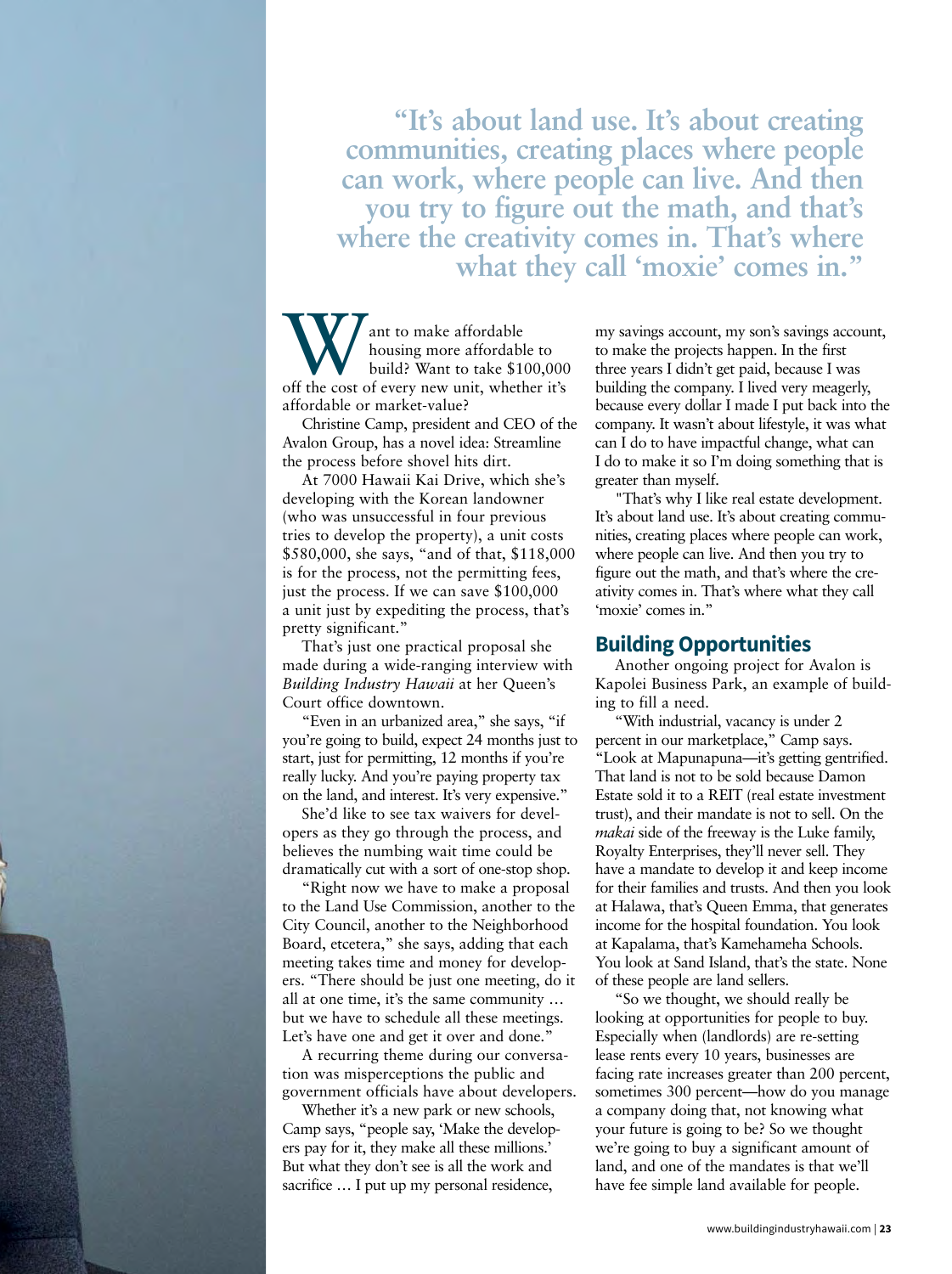"To me that's very satisfying. It's an opportunity for local businesses to own their property and control their destiny. Land value in town averages about \$100 to \$120 a square foot; we're selling our land for \$38 to \$40 a square foot. We're basically sold out at the first project, we have maybe two lots left. And then we're opening up the second phase, 57 acres, by Costco. And Kiewit/ HART has a big construction yard; when they're done we'll develop that.

"I felt good about doing it, and it's been very successful."

Camp understands the emotional as well as financial benefit of owning land.

"This land (Queen's Court at the corner of Nimitz and Bethel), I own, and the satisfaction of owning this space is great," she says.

paid a little over \$550 a square foot, pretty significant. But it's generating income, so we're working on the right plan, we're not rushing."

Avalon also can afford to proceed judiciously because the company has diversified into property management.

"That came out of 2008," Camp says. "You know how when something really bad happens—and something bad happened, I lost tens of millions of dollars (she eventually paid off all her investors) … but what came out of it was I was greater than myself.

"Avalon really was built by people, not just me, and we decided we're going to roll up our sleeves and do property management, including properties nobody else wants to manage, Section 8, whatever it is. We work with IHS to



Christine Camp and her development team discuss project plans.

Avalon also recently acquired the Kenrock Building at 1400 Kapiolani Blvd. across from Ala Moana Shopping Center, with options on either side.

"We want to do something meaningful there," she says. "We're studying that now. Sometimes you buy because the property is the right location. The opportunity presented itself, and now we have to plan around it.

"We definitely know there's going to be affordable housing on the site. If we can afford to build rental housing, we will. If we can do for-sale market condos we will. But just the value of the property alone, what we paid for it, to return the investment we would have to look at maybe a hotel plus forsale condos plus rental housing. We

place homeless people into our properties. We'll take on these properties and make them better—we're developers after all. Today we manage 900 units with about 1.5 million square feet."

Camp says that whether it's a multimillion-dollar home on Diamond Head or a Waipahu complex where tenants "pay daily, they give you \$20 all crinkled up, or they say today I have a funeral, I cannot pay you, but next week I'll pay you," the guiding principles are the same.

"Our first responsibility is to the owner, but we can also be compassionate with renters—these people could be us. We have to give these people good service. We want to treat them the way we would want to be treated. All those faces remind me of

the neighbors I had when I was 15-16, eating sacks of potatoes."

## **Changing Perceptions**

Then known as Hyun Hee Camp, she was one of five siblings brought to Hawaii from South Korea by their parents. She was 10. A year later, a poor family got poorer when her father died. With limited English skills, she struggled in school, but then transferred to Wilson Elementary in Waialae-Kahala.

As she recalls: "I had the most amazing teacher who made me think I was smart, Mrs. Hasegawa. I wrote this poem, I couldn't spell for beans, but she announced to the whole class that Hyun Hee Camp had written a poem and she was going to read it. I was so afraid, but she read this poem and it sounded good—did I really write this?—it sounded like a real poem. And everybody looked at me differently from that day on, I was the smart kid.

"It changed perceptions. I was called 'FOB' (fresh off the boat). I'd been so down on myself, thinking I was dumb. I thought I was pretty smart in Korea, but here my confidence sank to the lowest. By sixth grade I was hoping no one would notice me, and then she did this thing and people are respecting me now. … She made me want to do better."

Getting good grades was never again a problem, but the strictness of an overworked immigrant mom putting in long hours as a waitress led to tensions at home. "I ran away at 15, spent my sweet 16th birthday in an apartment with no electricity or water—that showed my mom! But, yes, I ran away and lived on my own for almost a year, working three jobs a week—Liberty House, Sears and Ritz."

She paid \$175 rent for a run-down Waialae apartment where, she says, most people had given up on life and themselves.

"The exception were the students," Camp says. "I realized the only way to make it was with an education, and the only way to do that was to go back home. You see how hard you have to work to put food on the table, and it made me realize how hard it was for my mom. … I had street smarts. I realized nothing came easy, you have to work for it. I was never afraid of work."